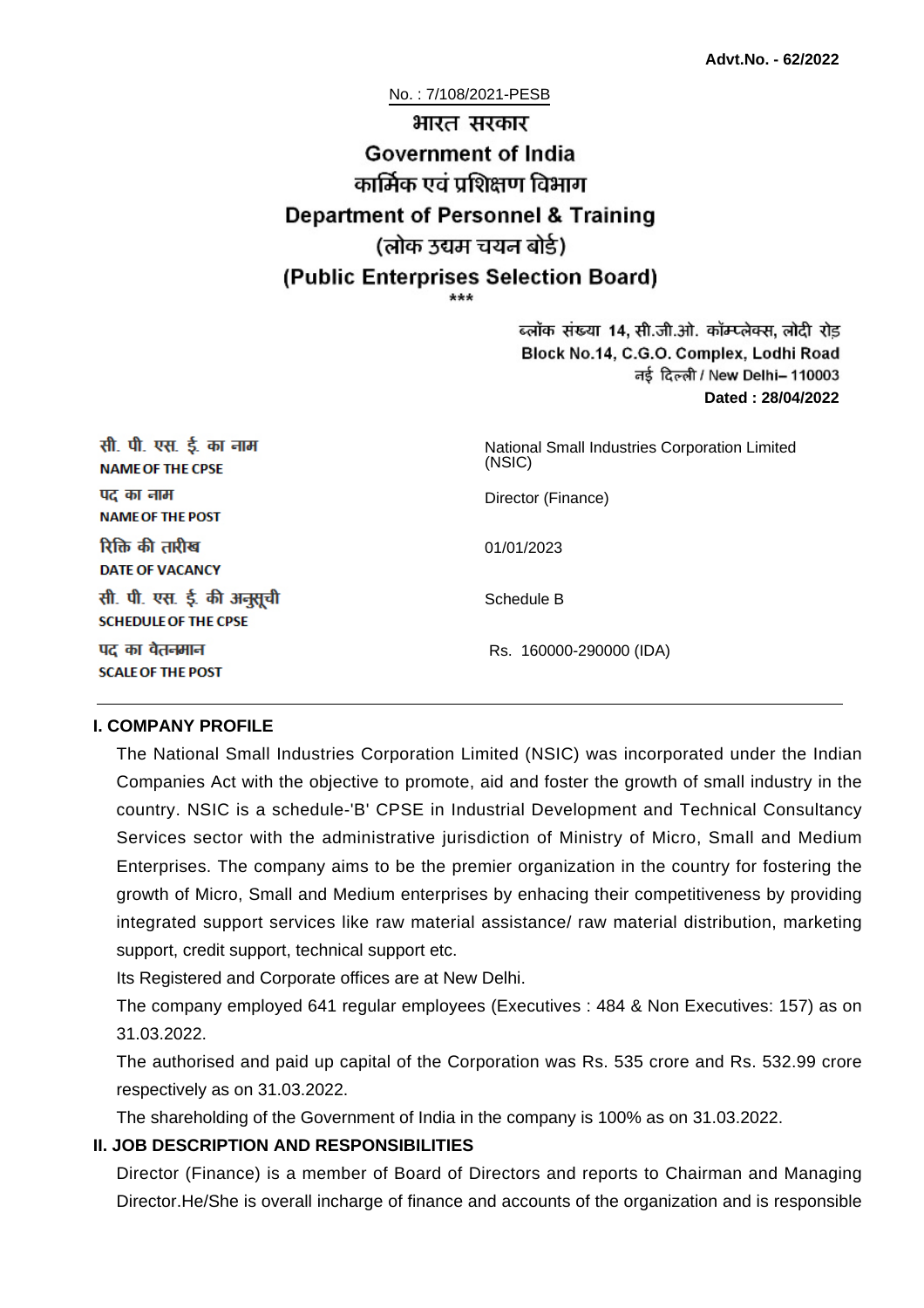for evolving and formulating policies relating to finance and accounts as well as implementation thereof.

#### **III. ELIGIBILITY**

**1. AGE :** On the date of occurrence of vacancy (DOV)

| Age of superannuation 60 years |                                                                                             |                |                                                                                             |  |
|--------------------------------|---------------------------------------------------------------------------------------------|----------------|---------------------------------------------------------------------------------------------|--|
| <b>Internal</b>                |                                                                                             | <b>Others</b>  |                                                                                             |  |
| <b>Minimum</b>                 | <b>Maximum</b>                                                                              | <b>Minimum</b> | <b>Maximum</b>                                                                              |  |
| 40                             | 2 years residual service as on<br>the date of vacancy w.r.t. the<br>date of superannuation. | 40             | 3 years residual service as on<br>the date of vacancy w.r.t. the<br>date of superannuation. |  |

#### **2. EMPLOYMENT STATUS:**

The applicant must, on the date of application, as well as on the date of interview, be employed in a regular capacity – and **not** in a contractual/ad-hoc capacity – in one of the followings:-

(a) Central Public Sector Enterprise (CPSE) (including a full-time functional Director in the Board of a CPSE);

(b) Central Government including the Armed Forces of the Union and All India Services;

(c) State Public Sector Enterprise (SPSE) where the annual turnover is \***Rs 1000 crore or more**;

(d) Private Sector in company where the annual turnover is **\*Rs 1000 crore or more. Preference would be given to candidates from listed Companies**.

(\* The average audited annual turnover of three financial years preceding the calendar year in which the post is advertised shall be considered for applying the approved limits)

#### **3. QUALIFICATION:**

(i) The applicant should be a Chartered Accountant or Cost Accountant or a full time MBA/PGDM course with specialization in Finance with good academic record from a recognized University/Institution. Preference would be given to Chartered Accountant.

(ii) Officers of Organized Group 'A' Accounts Services [i.e. Indian Audit and Accounts Service, Indian Defence Accounts Service, Indian Railway Accounts Service, Indian Civil Accounts Service, Indian P&T Accounts & Finance Service and Indian Cost Accounts Service] working in the appropriate level are exempted from these educational qualifications.

(iii) Further, applicants from the Central Govt./Armed Forces of the Union/All India Services, will also be exempted from the educational qualifications as per (i) above provided the applicants have 'the relevant experience' as mentioned in Para 4(iii) below.

 In respect of applicants from Organized Group 'A' Accounts Services/Central Government/Armed Forces of the Union/All India Services, Chartered Accountant/Cost Accountant/MBA/PGDM will be a desirable educational qualification.

#### **4. EXPERIENCE:**

(i) The applicant should have at least five years of cumulative experience at a senior level during the last ten years in the area of Corporate Financial Management/ Corporate Accounts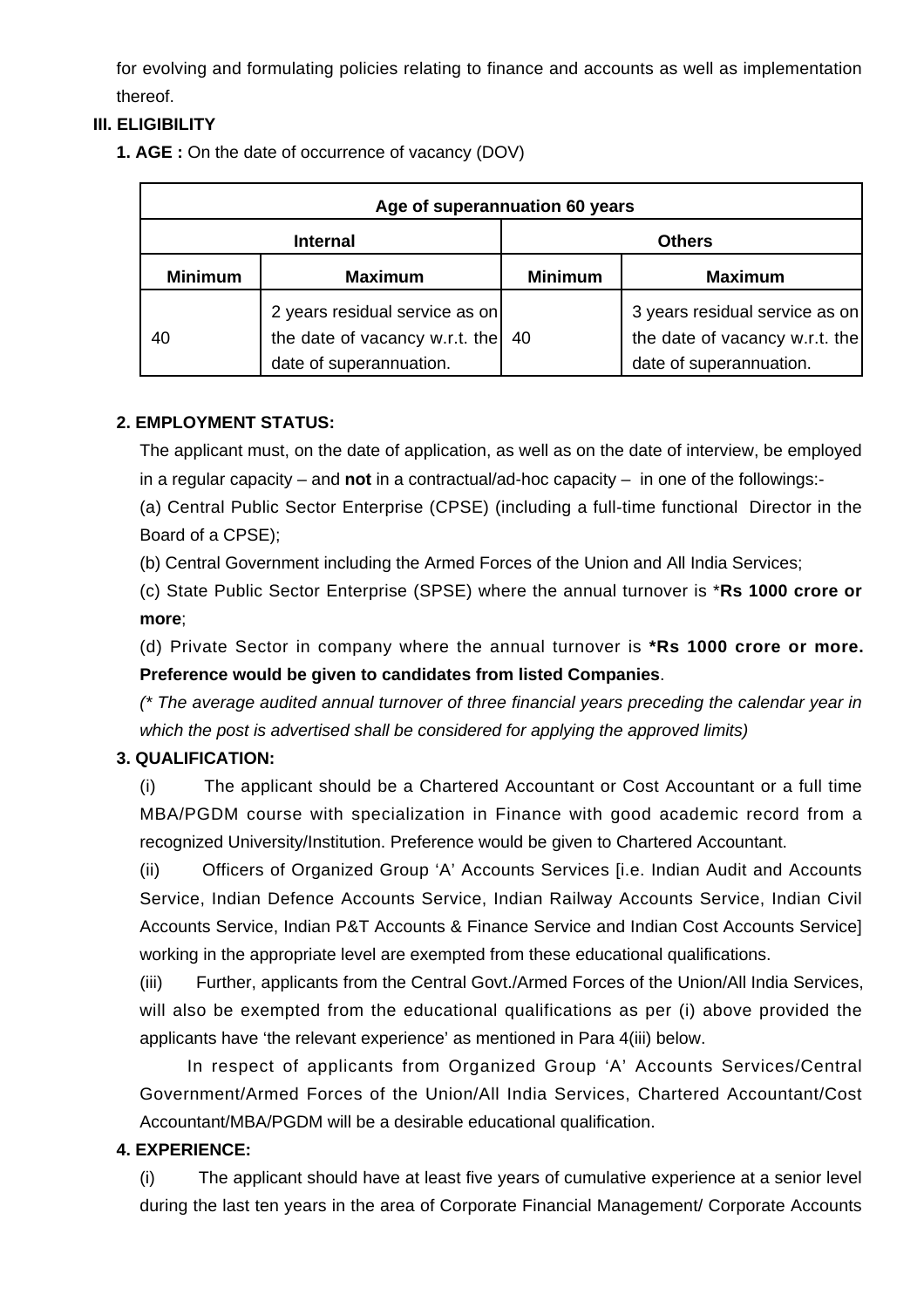in an organization of repute.

(ii) Applicants from Organized Group 'A' Accounts Services should have at least five years cumulative experience at a senior level during the last ten years in the area of Corporate Financial Management/ Corporate Accounts.

(iii) 'The relevant experience' in respect of applicants from Central Government/Armed Forces of the Union/All India Services would include at least seven years of cumulative experience at a senior level during the last ten years in the area of Corporate Financial Management/ Corporate Accounts.

#### **5. PAY SCALE:**

## **(a)Central Public Sector Enterprises-**

## **Eligible Scale of Pay**

- (i) Rs. 6250-7475 (IDA) Pre 01/01/1992
- (ii) Rs. 8520-10050 (IDA) Post 01/01/1992
- (iii) Rs. 18500-23900 (IDA) Post 01/01/1997
- (iv) Rs. 43200-66000 (IDA) Post 01/01/2007
- (v) Rs. 100000-260000 (IDA) Post 01.01.2017
- (vi) Rs. 14300-18300 (CDA) Pre-revised
- (vii) Rs. 37400-67000 + GP 8700 (CDA)
- (viii) Rs. 123100-215900 (Level 13) CDA

The minimum length of service required in the eligible scale will be one year for internal candidates, and two years for others as on the date of vacancy.

## **(b)**

**(i) Applicants from Central Government / All India Services** should be holding a post of the level of Director in Government of India or carrying equivalent scale of pay on the date of application.

**(ii) Applicants from the Armed forces of the Union** should be holding a post of the level of Brigadier in the Army or equivalent rank in Navy/Air Force on the date of application.

**(c)**

 **Applicants from State Public Sector Enterprises/ Private Sector** should be working at Board level position or at least a post of the level immediately below the Board level on the date of application.

## **6. CONDITION OF IMMEDIATE ABSORPTION FOR CENTRAL GOVERNMENT OFFICERS**

Central Government Officers, including those of the Armed Forces of the Union and the All India Services, will be eligible for consideration only on immediate absorption basis.

## **IV. DURATION OF APPOINTMENT**

The appointment shall be for a period of five years from the date of joining or upto the date of superannuation or until further orders, whichever is earlier.

## **V. SUBMISSION OF APPLICATIONS**

**Applicants should submit their applications on-line only as per the format.**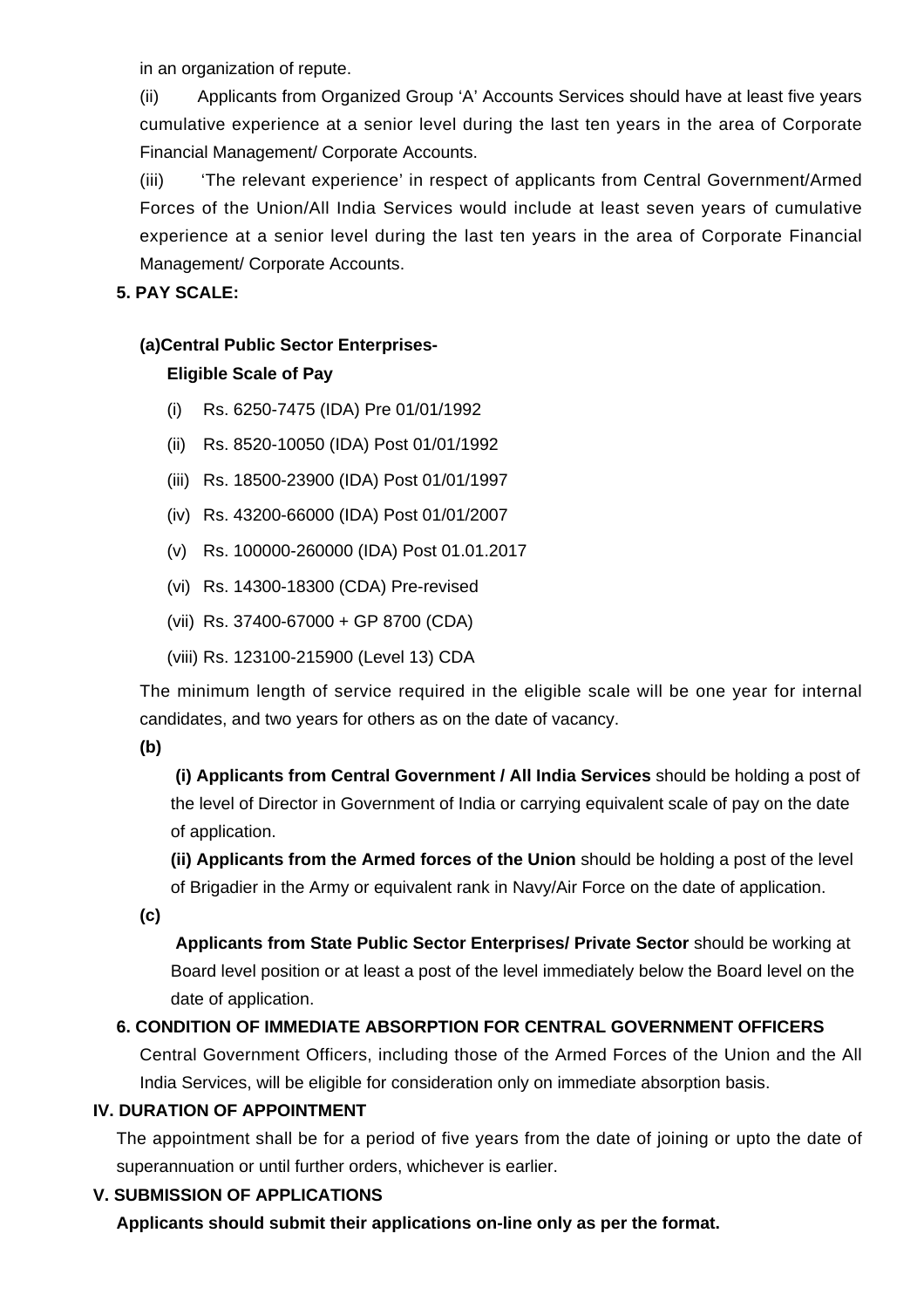**1.** The applicants should submit their applications through proper channel as follows:

(a) Government Officers, including those of the Armed Forces of the Union and All India Services: through Cadre Controlling authority;

(b) CMDs/MDs/Functional Directors in CPSE: through the concerned Administrative Ministry;

(c) Below Board level in CPSE: through the concerned CPSE;

(d) CMDs/MDs/Functional Directors in State PSE: through the concerned Administrative Secretary and Cadre Controlling Authority, if any, of the State Government;

(e) Below Board level in SPSE: through the concerned SPSE

(f) Private Sector: directly to the PESB.

**2.** Applicants from Private Sector must submit the following documents along with the application form:

(a) Annual Reports of the Company in which currently working for the 3 financial years preceding the calendar year in which the post is advertised **(please provide URL or attach/enclose copies);**

(b) Whether the company is listed or not; if yes, the documentary proof **(please provide URL or attach/enclose copies);**

(c) Evidence of working at Board level or at least a post of the level immediately below the Board level;

(d) Self-attested copies of documents in support of age and qualifications;

(e) Relevant Jobs handled in the past with details.

#### **VI. UNDERTAKING BY THE APPLICANT**

An applicant has to give an undertaking as a part of the application that he/she will join the post, if selected. If an applicant does not give such undertaking, the application would be rejected.

# **1. For candidates from Central Government/Armed Forces of the Union/ All India Services**

(a) The appointment is on immediate absorption basis.

(b) If a candidate conveys his/her unwillingness to join after the interview is held, he/she would be debarred for a period of two years from the date of interview, for being considered for a Board level post in any CPSE.

(c) Further, if a candidate conveys his/her unwillingness to join after the issue of offer of appointment, he/she would be debarred for a period of two years from the date of offer of appointment for being considered for a Board level post in any CPSE.

## **2. For candidates from CPSE**

a. If a candidate conveys his/her unwillingness to join after the interview is held, he/she would be debarred for a period of two years from the date of interview, for being considered for a Board level post in any CPSE other than the one to which the candidate belongs.

b. Further, if a candidate conveys his/her unwillingness to join after the issue of offer of appointment, he/she would be debarred for a period of two years from the date of offer of appointment for being considered for a Board level post in any CPSE other than the one to which the candidate belongs.

## **3. For candidates from SPSE/ Private Sector**

a. If a candidate conveys his/her unwillingness to join after the interview is held, he/she would